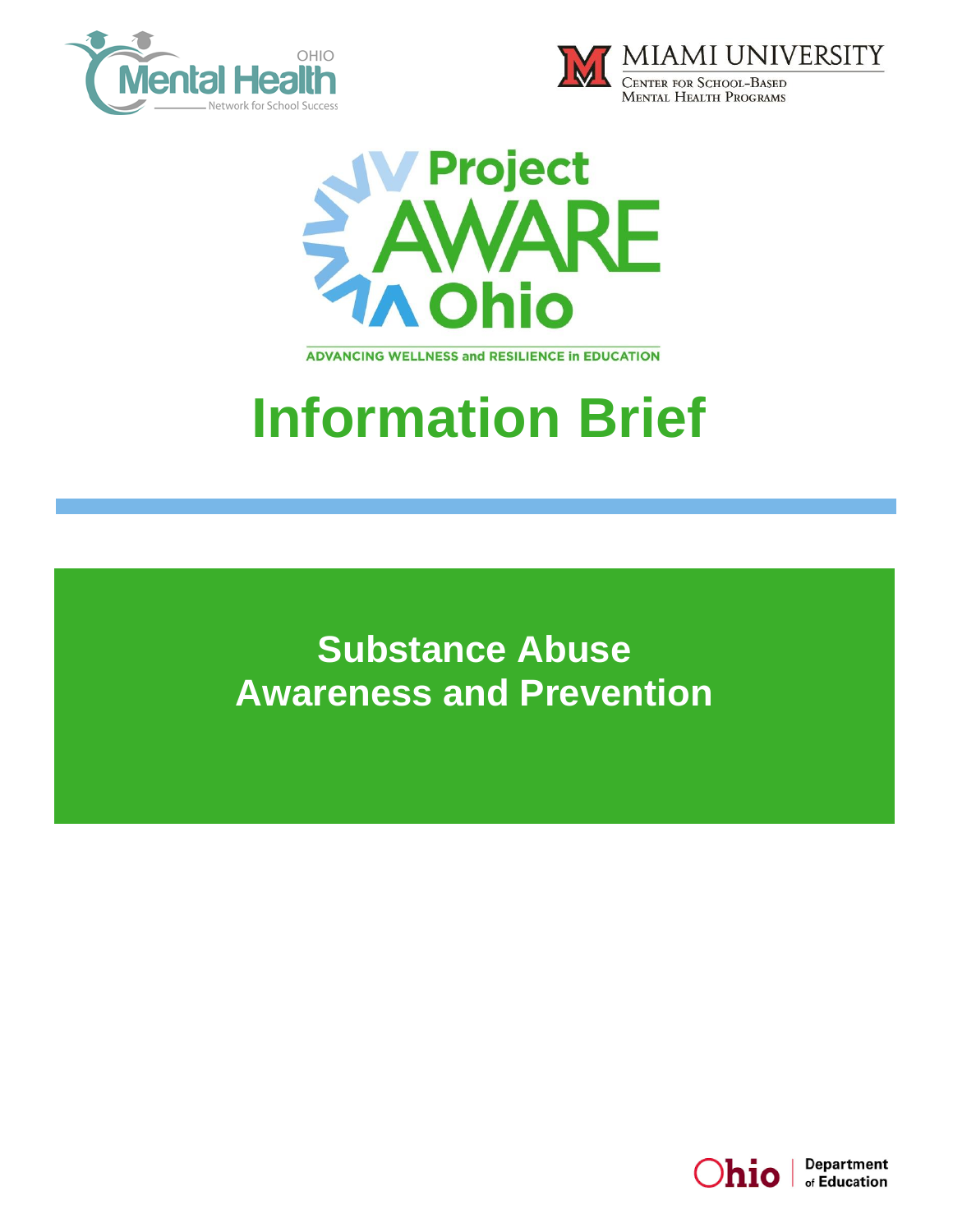

# **RECOGNIZING SUBSTANCE ABUSE IN CHILDREN AND ADOLESCENTS**



Adolescents are often less likely to realize they need help or to seek treatment for substance abuse compared to adults.<sup>2</sup> This makes it especially important for parents, caregivers and school professionals to be able to recognize the signs and symptoms so they can refer students suffering from substance abuse disorders for help. Some of the signs and symptoms associated with substance abuse are listed in the box below. If you notice any of these signs, it is important that you refer the child/adolescent for treatment and support. Additionally, substance abuse should be treated as a mental illness.<sup>3</sup> Substance abusers are individuals in need of support, treatment and understanding. It is not a character flaw or something they are able to control or manage on their own. Individuals who are using or abusing substances often have other underlying mental health problems. It is necessary to address these issues in addition to the actual substance use.<sup>3</sup>

## **Signs Your Child/Student May Be Abusing Drugs or Alcohol<sup>1</sup>**

## **Problems at school:**

- Forgetting homework often
- Missing classes/being absent
- Drop in grades
- Not showing interest in school or school activities

#### **Physical Signs:**

- Lack of energy or motivation
- Red eyes or cheeks
- Difficulty focusing
- Strange burn on mouth or fingers
- Chronic nosebleeds

### **Behavioral Indicators:**

- **Excessive attempts at privacy (i.e.,** excessive alone time, not allowing family in their room)
- Not telling you where they are or who they are with
- Changes in family relationships
- Changes in friends
- Money issues (i.e., sudden requests for money without reason, stealing money or other items from home)

## **PREVENTING ADOLESCENT SUBSTANCE ABUSE**

The main goal of prevention programs is to delay the age of onset for using drugs or alcohol. Research has shown that individuals who begin drinking before age 14 are much more likely to struggle with addiction later in life compared with those who do not begin drinking until after age 21, making this a risk factor for developing a substance abuse disorder. **Risk factors** are issues that make it more likely that an individual will experience a certain outcome (e.g., early age of onset for using drugs is a risk factor for substance abuse later in life). Other risk factors associated with substance abuse include difficulties in school, chaotic home environments and low-quality



relationships. Conversely, **protective factors** make it less likely an individual will experience a given negative outcome (e.g., substance abuse). Keep in mind that risk and protective factors do not guarantee that an individual will or will not experience a given outcome; they simply make it more or less likely. By being aware of the risk factors and attempting to reduce them, as well as by increasing protective factors, we can help prevent or delay the use of drugs and alcohol among adolescents.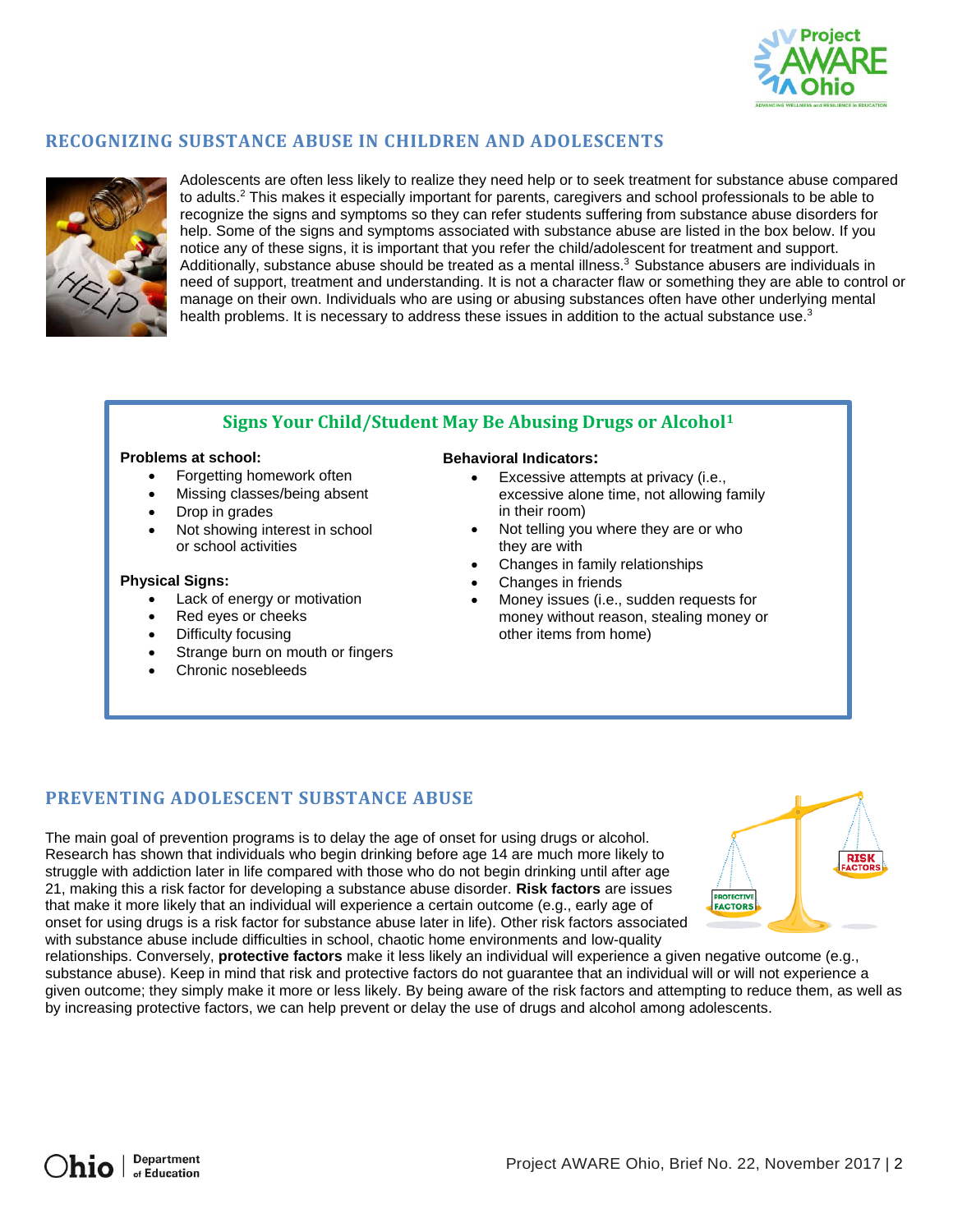

# **Risk and Protective Factors Associated with Adolescent Substance Abuse<sup>4</sup>**

#### **Risk Factors:**

- Chaotic home environment
- Ineffective parenting
- Little mutual attachment or nurturing
- Inappropriate, shy, or aggressive classroom behavior
- Academic failure
- Low academic aspirations
- Poor social coping skills
- Affiliations with deviant peers
- Perceived external approval of drug use (peer, family, community)
- Parental substance abuse or mental illness

#### **Protective Factors:**

- Strong family bonds
- Parental engagement in child's life
- Clear parental expectations and consequences
- Academic success
- Strong bonds with pro-social institutions (school, community, church)
- Conventional norms about drugs and alcohol

## **STRATEGIES FOR ADULTS**

The following are some strategies to help parents (and other adults who work with youth) prevent drug and alcohol abuse among their children and adolescents:

- **Establish guidelines:** Set expectations and make this clear to your child. Let them know what is acceptable behavior and what is not. It may also be helpful to discuss different types of drugs and the dangers associated with them. This takes away the mystery associated with drug use and will hopefully prevent them from experimenting with drugs they do not know anything about.<sup>6</sup>
- **Monitor your teen(s):** Be aware of where your teen is, who they are with and what they are doing. You can do this by checking in with them through phone calls, randomly coming home earlier than expected, having neighbors watch for visitors to the house while you are gone and monitoring the levels of prescription drugs in your home. Also, watch for changes in your teen's habits or the people they are spending time with.<sup>6</sup> It may also be helpful to monitor what they are watching on TV related to the use of drugs and alcohol.<sup>7</sup>
- **Make consequences of drug use clear:** Just as it is important to establish clear expectations, it is also important to make clear the consequences of not following these guidelines. For example, you can discuss the various consequences that may result from drug use, including legal penalties, health problems, academic issues, etc. Additionally, rather than focusing on punishments, you may also consider rewarding your teen for engaging in positive behaviors such as doing well in school and following household rules.<sup>6</sup>
- **Have an open dialogue:** It is essential for your teen to be able to trust you and communicate with you about these issues. This can be accomplished by being open and honest when talking with them about drug use. $6$
- **Be a good role model for your child:** Model positive behaviors, such as only drinking in moderation, never driving after drinking and avoiding the use of illegal drugs.<sup>7</sup>
- **Be involved in your child's life:** Listen to them, and don't judge. Encourage your child to call you if they are ever in a situation where they feel uncomfortable. Build a sense of trust and nonjudgment, and emphasize that they will not get in trouble for calling you for help.
- **Encourage your child to participate in extracurricular activities:** Being involved in extracurricular activities and community service makes it less likely a teen will become involved with drugs and alcohol. Encourage your child to participate in things like sports, clubs and community service.<sup>7</sup>
- **Encourage your child to work hard in school:** Teens who are doing well in school are less likely to use drugs and alcohol. Ask your child about school often, and be supportive. Help them to reach their goals and to get help when needed (i.e., from a tutor or counselor).7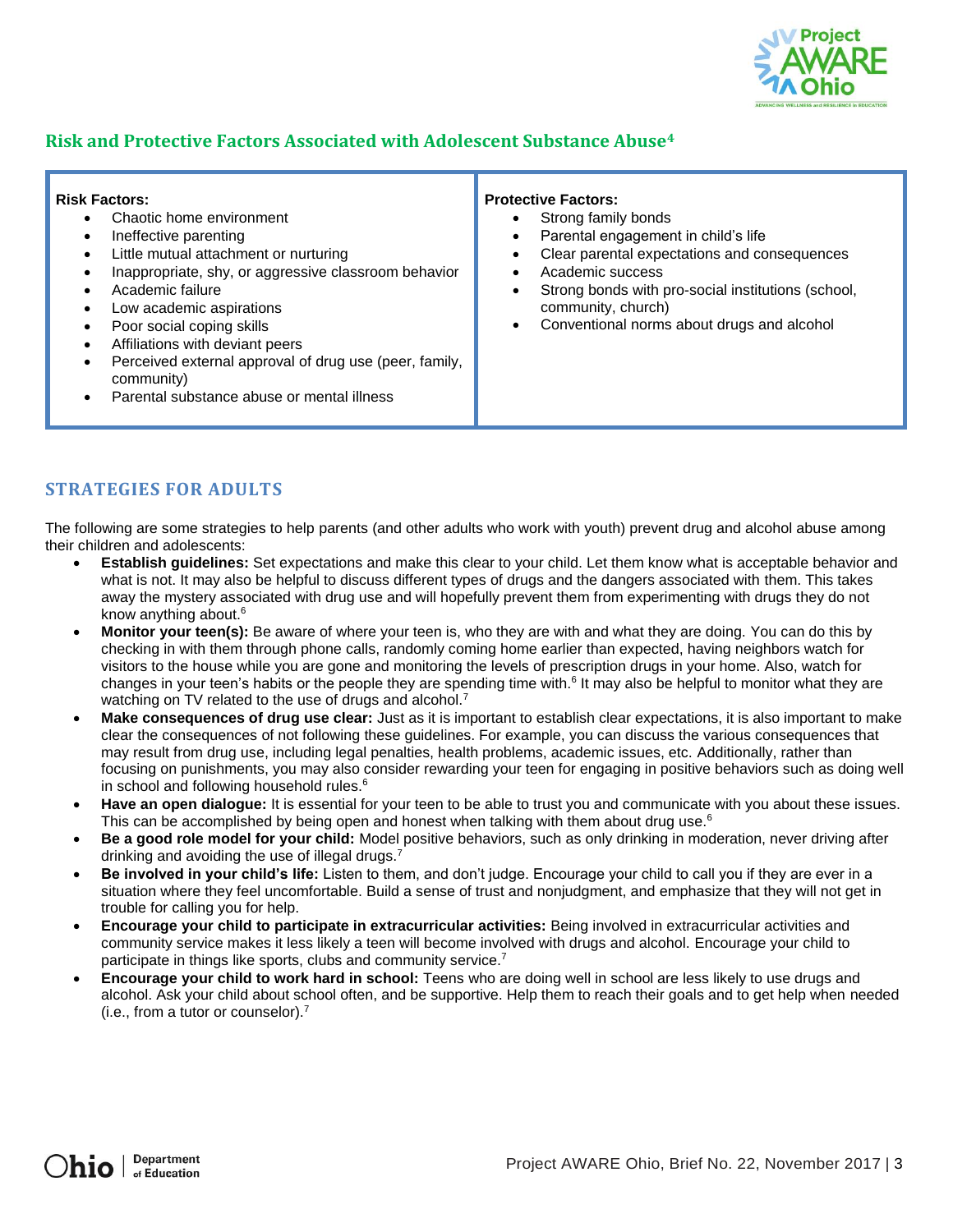

## **EVIDENCE-BASED PROGRAMS TO PREVENT OR ADDRESS ADOLESCENT SUBSTANCE USE**

The following list contains evidence-based programs you can use to delay or prevent the use of drugs or alcohol among adolescents. Find these programs on SAMHSA's National Registry of Evidence-based Programs and Practices (NREPP).<sup>5</sup>

- **Across Ages:** This is a mentoring program that matches adults with young adolescents (mainly those who are transitioning to middle school) to provide education about substance abuse, foster healthy attitudes toward drugs and alcohol, and increase the protective factors in the lives of these youth[. http://acrossages.org](http://acrossages.org/)
- **Hip-Hop 2 Prevent Substance Abuse and HIV (H2P):** This is a program aimed at reducing early substance use and sexual activity among 12 to 16 year olds, as well as improving their family interactions and encouraging healthy recreational activities among youths. [http://www.hiphop2prevent.org](http://www.hiphop2prevent.org/)
- **Parenting with Love and Limits (PLL):** The purpose of this program is to support families of 10-18 year olds who have emotional and behavioral issues (including substance abuse). This program teaches parents how to establish healthy communication patterns and relationships and restore family attachments. [www.gopll.com](http://www.gopll.com/)
- **Project ALERT:** This is a school-based prevention program that aims to prevent middle school students from experimenting with alcohol or drugs. The curriculum adopts of social influence model of prevention and the goal is to educate students on ways to resist pro-drug pressures and influences. Program contact: Phyllis Ellickson, [Phyllis\\_ellickson@rand.org](mailto:Phyllis_ellickson@rand.org)
- **Students Leading Students:** This is a school-based substance abuse prevention program that is peer-led. Students Leading Students involves high school students, with staff support, influencing their peers to encourage them to make healthy choices. [www.SLStoday.org](http://www.slstoday.org/)
- **Early Risers "Skills for Success" Prevention Program:** This is a family-focused program that aims to reduce the development of conduct issues such as substance abuse among youth. It is meant for youth ages 6 to 12, and each family works with a family advocate to target risk and protective factors in the youth's life. Program contacts: Sarah M. Coleman [\(colem050@umn.ed\)](mailto:colem050@umn.ed)) and Gerald J. August [\(augus001@umn.edu\)](mailto:augus001@umn.edu))
- **Strengthening Families Program for Parents and Youth 10-14:** This is a program that focuses on positive family relationships in order to reduce substance use and aggression among youth ages 10 to 14. It includes separate sessions providing education to parents and to children, and then joint sessions for family activity time. <http://www.extension.iastate.edu/sfp>
- **Project Towards No Drug Abuse:** This program works with high school youth to improve their self-control, communication skills, decision making and motivation to resist drugs. Teachers or health educators lead it. [http://tnd.usc.edu](http://tnd.usc.edu/)